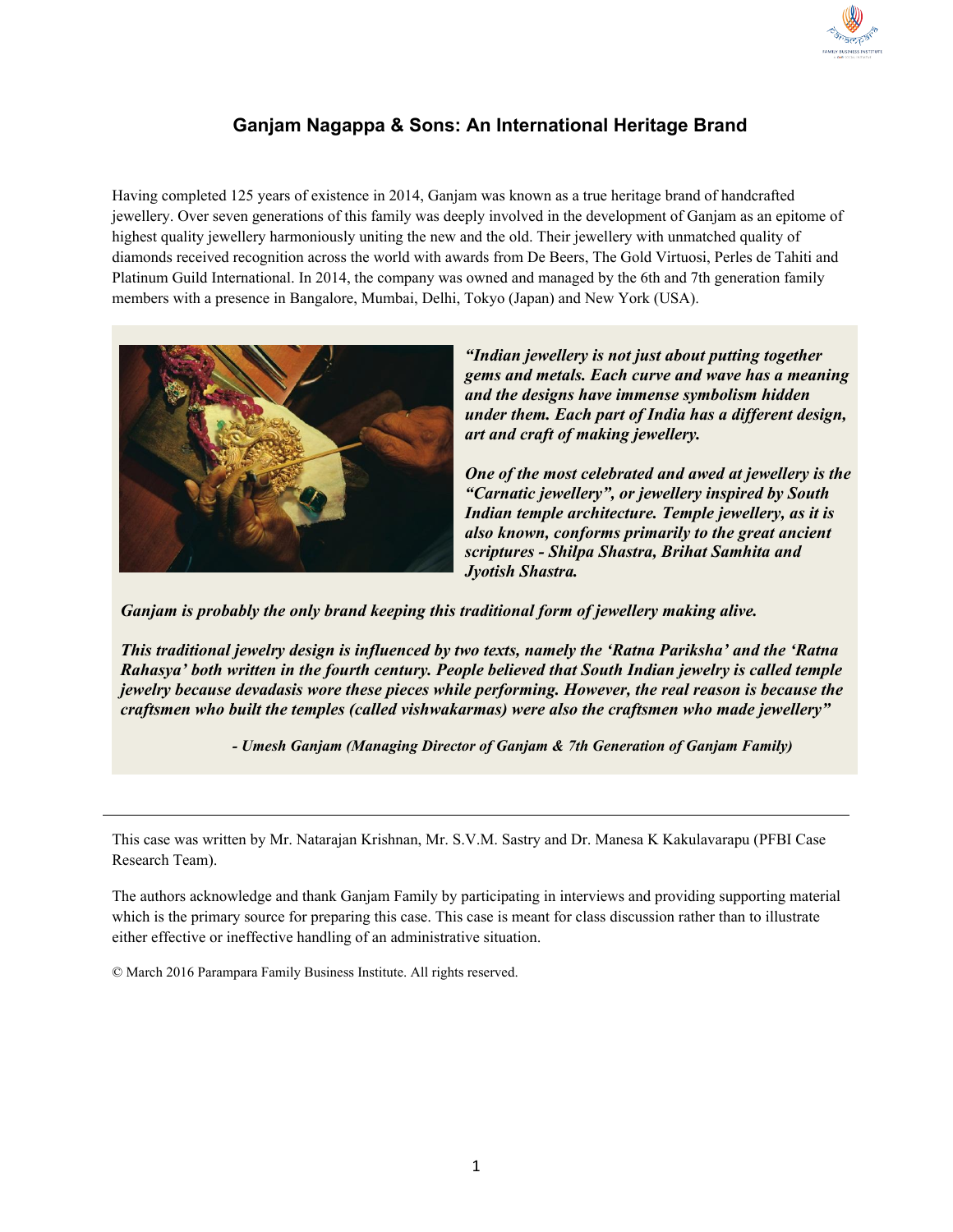

## **History and Heritage**

The origins of Ganjam Nagappa & Sons can be traced back to a small town called Ganjam in Orissa (earlier in AP). The history dates back to a time when a marine archaeologist (Late S. R. Rao) discovered 220-250 boats with jewelry and other articles under the water in the port of Ganjam. This indicated the extent of trade that existed with Burma and other nearby regions. At that time, Indian jewellery was also popular in Burma. It was believed that a group of merchants trading in precious stones migrated from Ganjam to Vijayanagara Empire that was established in Shringeri (Karnataka, India). The community of traders later moved to Srirangapatnam (outskirts of Mysore). Ganjam village was once the jewelry making center of Karnataka like Surat of Gujarat. It was famous for delicate and intricate ornaments and was an area of high commercial activity. The Ganjam family derived its name & identity from this place.

Family records indicate that Laxminarayanaiah, a pawn broker, migrated to the Ganjam village near Mysore. His skill and expertise caught the attention of the Wadiyar rulers. His son Kasturi Nanjundaiah took to the family trade and was joined by his son Ganjam Nagappa. In the 1800s, Ganjam was a big city and Bangalore was small in scale. A political disturbance in Ganjam urged Nagappa to move to Mysore after which he came to Bangalore in search of greener pastures in 1889. With Diwan VP Madhava Rao's assistance he set up shop in Bangalore.

The Ganjam family belonged to South Indian Brahmin community. During those days it was not unusual for Brahmins to be in Business. While the business community was largely involved in jewelry making and selling, the Brahmins were devoted to the scientific study of colors, music system and their relation with jewellery, ragas, dance, temple architecture etc. This knowledge translated into the art of examining gems, also known as "Ratna Pariksha". Hence, the unique strength of Ganjam's Jewellery Business was based on their traditional knowledge of examining gems rather than on trading of jewellery. In 1942, they were officially appointed as the jewelers for the Palace by the King of Mysore for critically examining and selecting high quality gems (Refer to Exhibit 1).

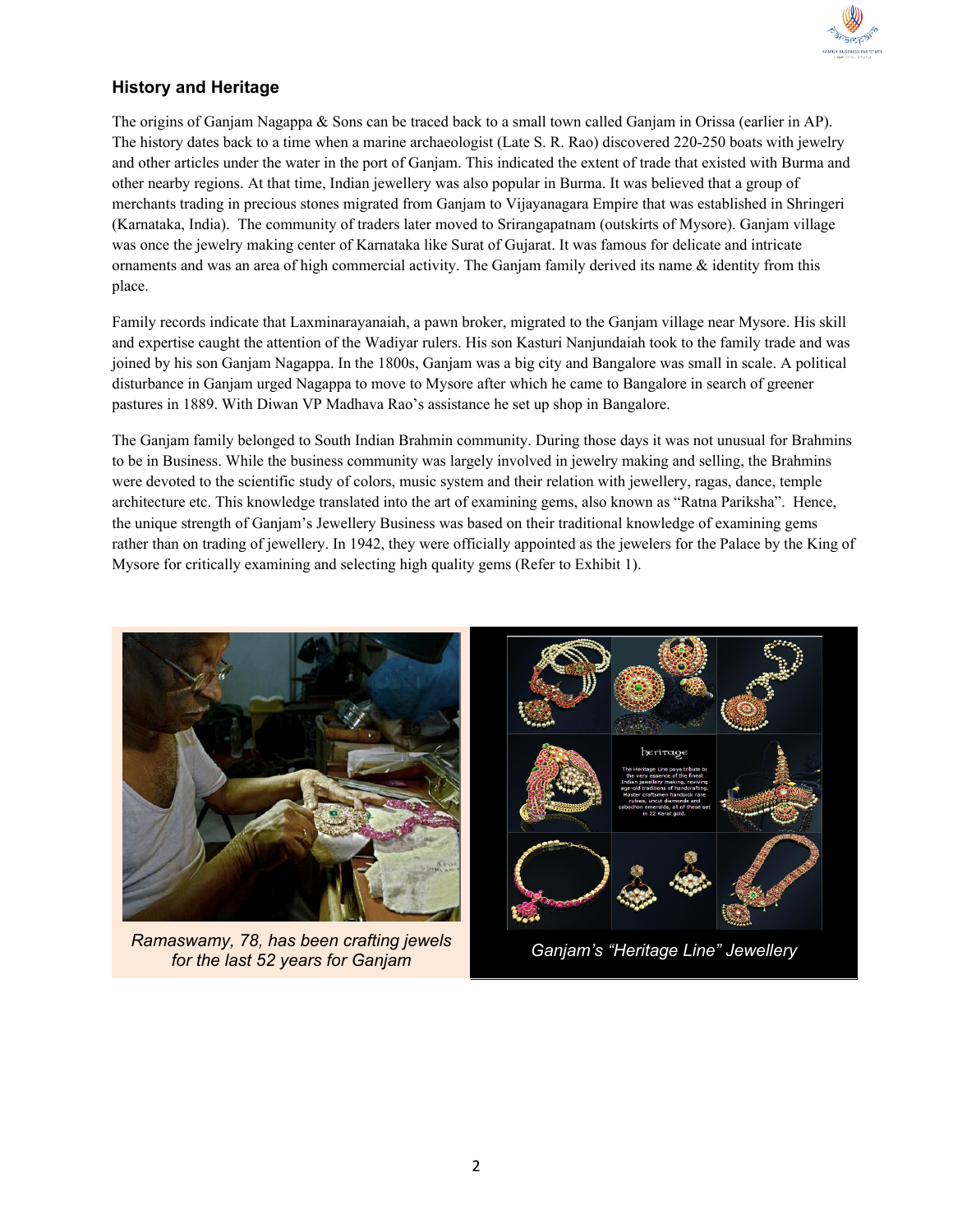

During the reign of the Maharaja of Mysore, craftsmen existed but the specialized knowledge to examine the quality of the gems and procure it from the right sources was the most critical skill. Ganjam's focus was never purely about maximizing financial benefits but rather on maximizing the intangible benefits or the benefit of knowledge. So, therefore, if a certain gem/jewelry was While the family's original not good for the customer, they did not hesitate to convey this and discouraged them to purchase it.

The quality parameters that defined the diamonds and other gems included the examination of flaws/doshas, arrangement pattern of the gems, astrological implications etc.

#### **Key Take Away**

*Occupation vs. Talent in Family* occupation was pawn broking, they brought in their talent & traditional knowledge of gems to evolve it into jewellery business

The study of gems was a regular practice and trademark of the Ganjam family. Since this knowledge was unique to the family, as the family grew, they aggregated the knowledge further. Application of knowledge happened over a period of time on-the-job since the family members joined the business at a very young age.

The Ganjam family wisely preserved some of its finest ancient jewelry, which is now part of the family archives and is not for sale. But this treasure trove provides inspiration for the 'Heritage Line' influenced by South Indian temple architecture, which in turn has roots in mythology and the human form. Every piece was made by hand, without consideration for the time it took, and the work of these remarkable craftsmen brought to life the subtle variance in natural stones. Ganjam's handcrafted jewelry was a celebration of years of bonding that it had enjoyed with several karigars, whose unmatched skills and designs won it national and international accolades. (Refer to Exhibit 2)

### **Genesis – Establishing the Brand "Ganjam"**

An important milestone in Ganjam's journey was that of Nagappa's son Ganjam Subbaramiah, with a commitment as strong as his father, visiting the jewellery capitals of the world in 1938. One of the places he visited was Antwerp. So impressed was he with the way the jewellery trade was organized, there that he considered moving to Antwerp permanently. But the outbreak of World War II put a hold on this plan.

Under Ganjam Subbaramiah the golden age (1940-70) of Ganjam Nagappa & Son's began. By Royal decree, Ganjam were appointed jewellers to His Majesty, The Maharajah of Mysore. By then, Ganjam had established itself as the leading maker of fine diamond and traditional Carnatic jewellery. The company was initially started as a private limited entity in 1978. Initially it was a proprietorship concern and later it was in partnership mode.

In his dealings with customers, Ganjam Subbaramaiah was known to request customers to call and inform that they reached their home safely. There was genuine human concern for the customer that earned so much goodwill for the family. This concern later translated into the concept of Insurance of jewelry. This was first introduced by Ganjam to protect the customer from incidents of theft or loss of jewelry after sale.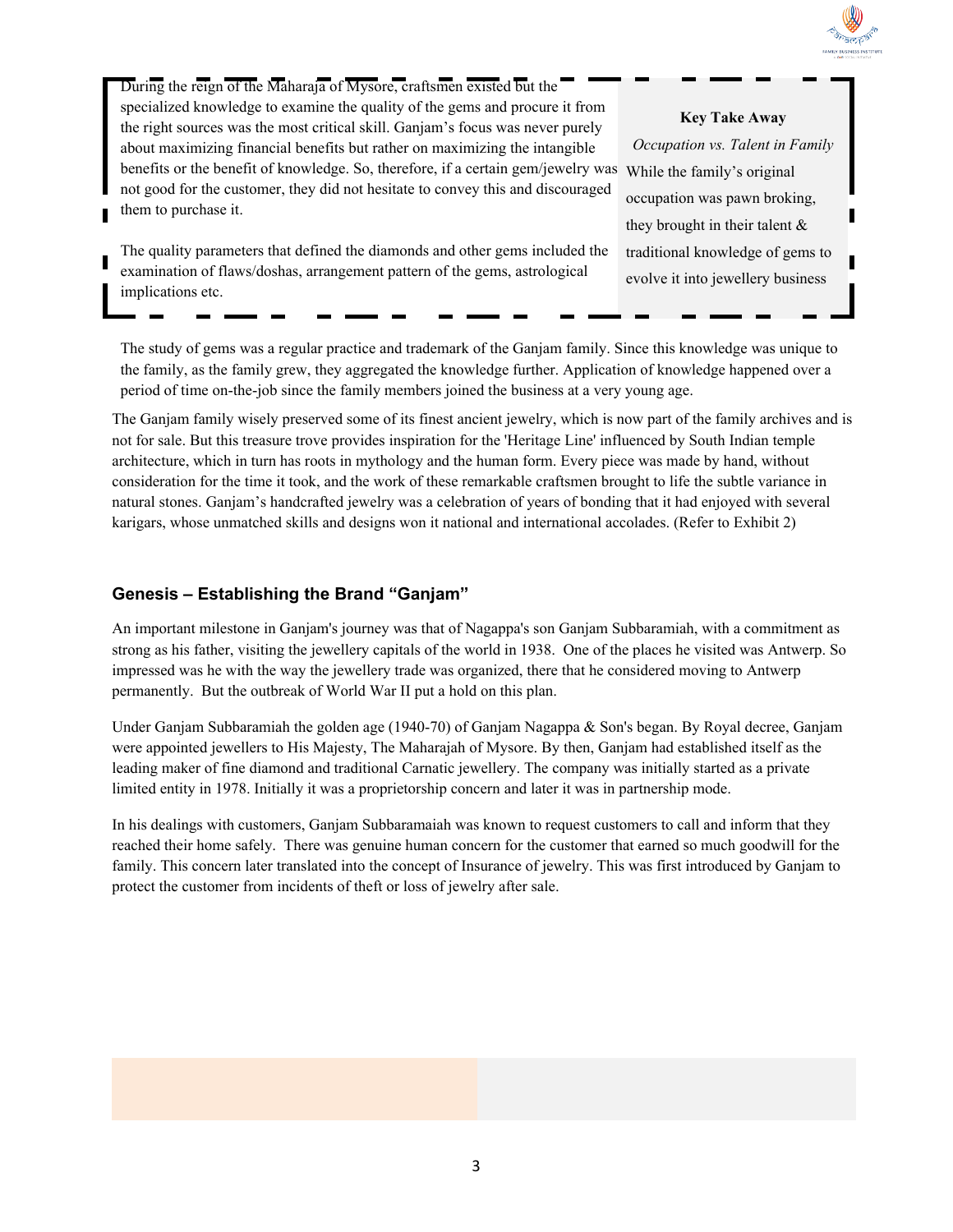



*The Gandeberunda, the two-headed mythological bird represented Ganjam perfectly by its logo. Ganda Berunda was the insignia of the Royal family of Mysore, and the inspiration for the Ganjam logo.*



*The mystical Ganda Berunda was believed to bestow spiritual strength and sensuality on its wearer. It was twoheaded, three-eyed bird representing Lord Vishnu in the Indian epic - The Mahabharata.*

Since more than a decade, the Ganjam family hosted the **"Flights of Fantasy"-** annual musical concerts, as a way of extending the brand's enduring properties of tradition, heritage and commitment to excellence.

It gave customers a way of experiencing Ganjam beyond jewellery and the opportunity to take home some everlasting memories. Additionally, these annual music concerts were aimed to sustain and revive the weakening South Indian cultural foundation - Carnatic music.



*Shilpa Shastras or the Science of arts and crafts comprised of the numerous Hindu texts that describe the design rules, principles and standards for arts & crafts. In the context of temple design, Shilpa Shastras were manuals for sculpture and Hindu iconography, prescribing among other things, the proportions of a sculptured figure, composition, principles, meaning, as well as rules of architecture. Sixty-four techniques for such arts or crafts were traditionally enumerated that included carpentry, architecture, jewellery, acting, dancing, music, medicine, poetry etc.*

precious stones, and the design and manufacture of traditional **South Indian Heritage Jewelry**, made him an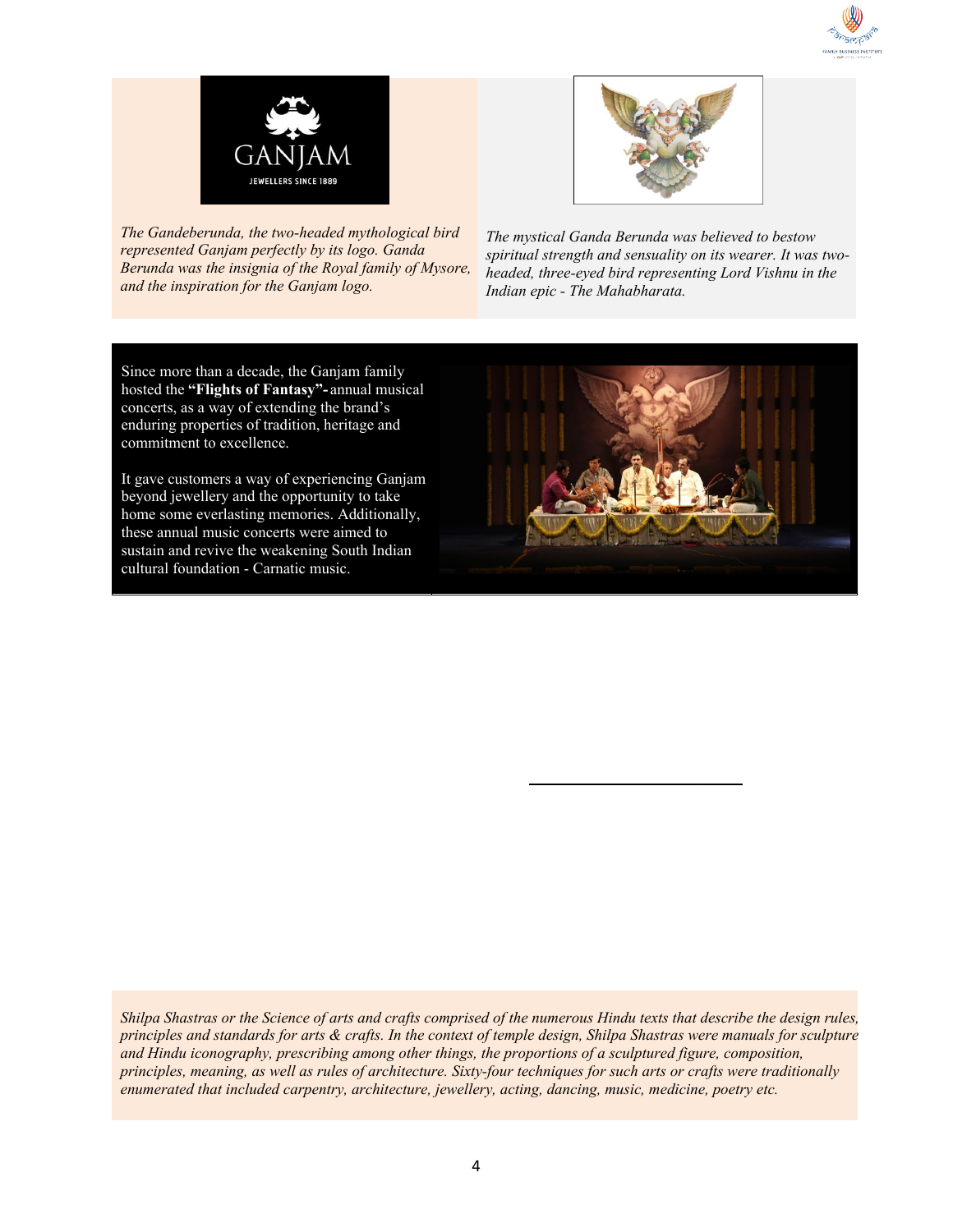

*The Brihat Samhita (authored by Varahamihira) was a compilation of knowledge on wide ranging subjects of human interest (106 chapters) like astrology, architecture, astronomy, growth of crops, manufacture of perfume, domestic relations, gems, pearls, environment and many more.*

*Jyotisha Shastra also known as Vedic Astrology was written several thousand years ago by Maharishi Parashara. The purpose of writing Jyotisha Shastra was to provide remedial measures for various problems faced by human beings & in many cases prevent problems before they arose.*

*It is believed that the design origin of all forms of arts like jewellery, music, dance, painting, architecture, furniture etc. originated from the same mantra.*

- *The idea or concept was expressed from the "chhandaha/sound" referred to as the MANTRA.*
- *This mantra was translated into a two-dimensional element (or blueprint) known as YANTRA.*
- *This finally physically manifested into the product, also known as the TANTRA.*

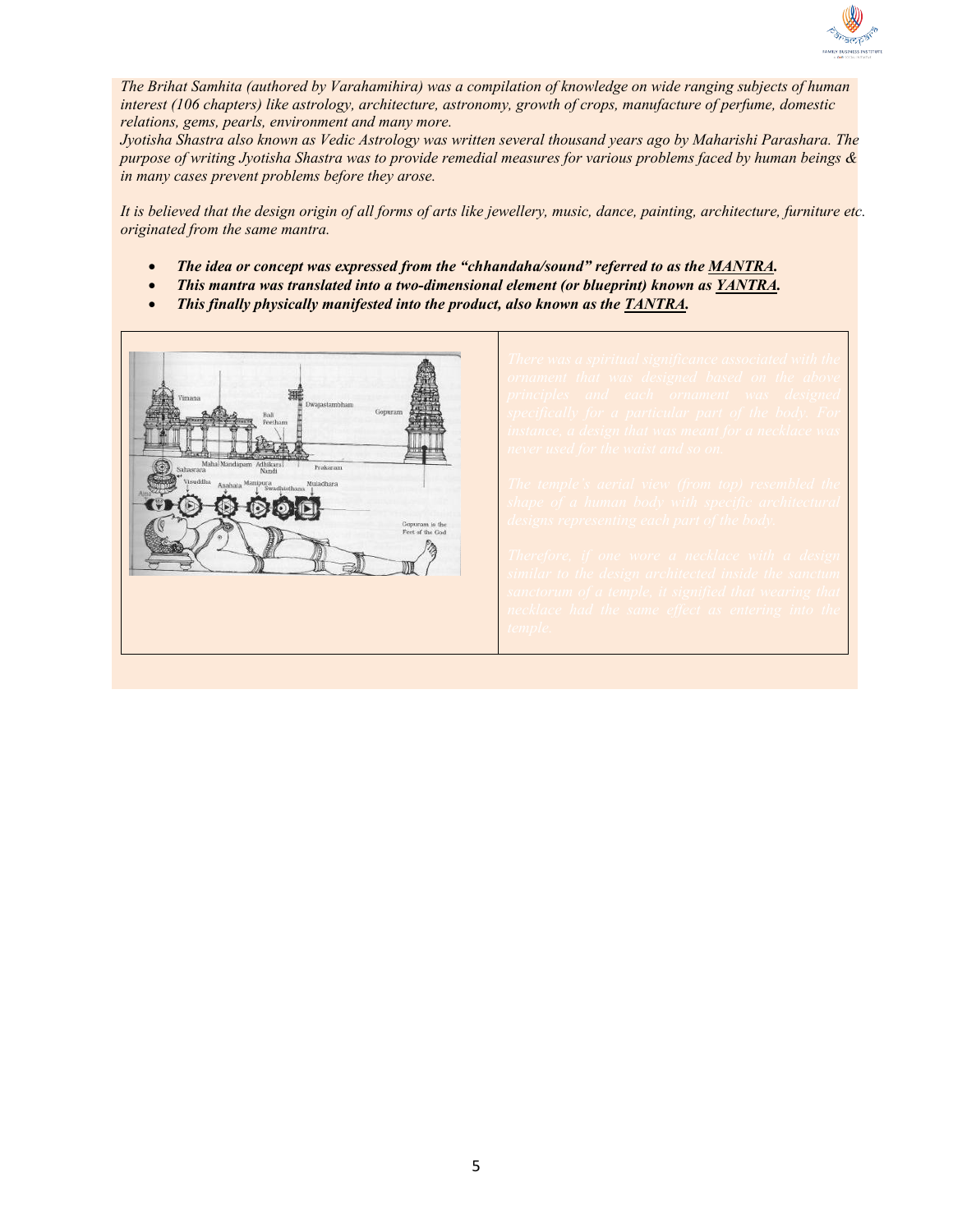



*Kumar Ganjam (Jt. MD) and Dushyanth Ganjam (Retail Head)*

*Umesh Ganjam, Kumar Ganjam, Eswar Ganjam, Kaushik Ganjam, Dushyanth Ganjam at the launch of Ganjam's flagship store in Bengaluru*

*When asked about the current trend of third generation onwards not willing to join the family business, Dushyanth said, "it requires spirituality and patriotic fervor not to neglect the family and nation irrespective whatever may be the benefits of striking out own path or not coming back (after completing education abroad)".*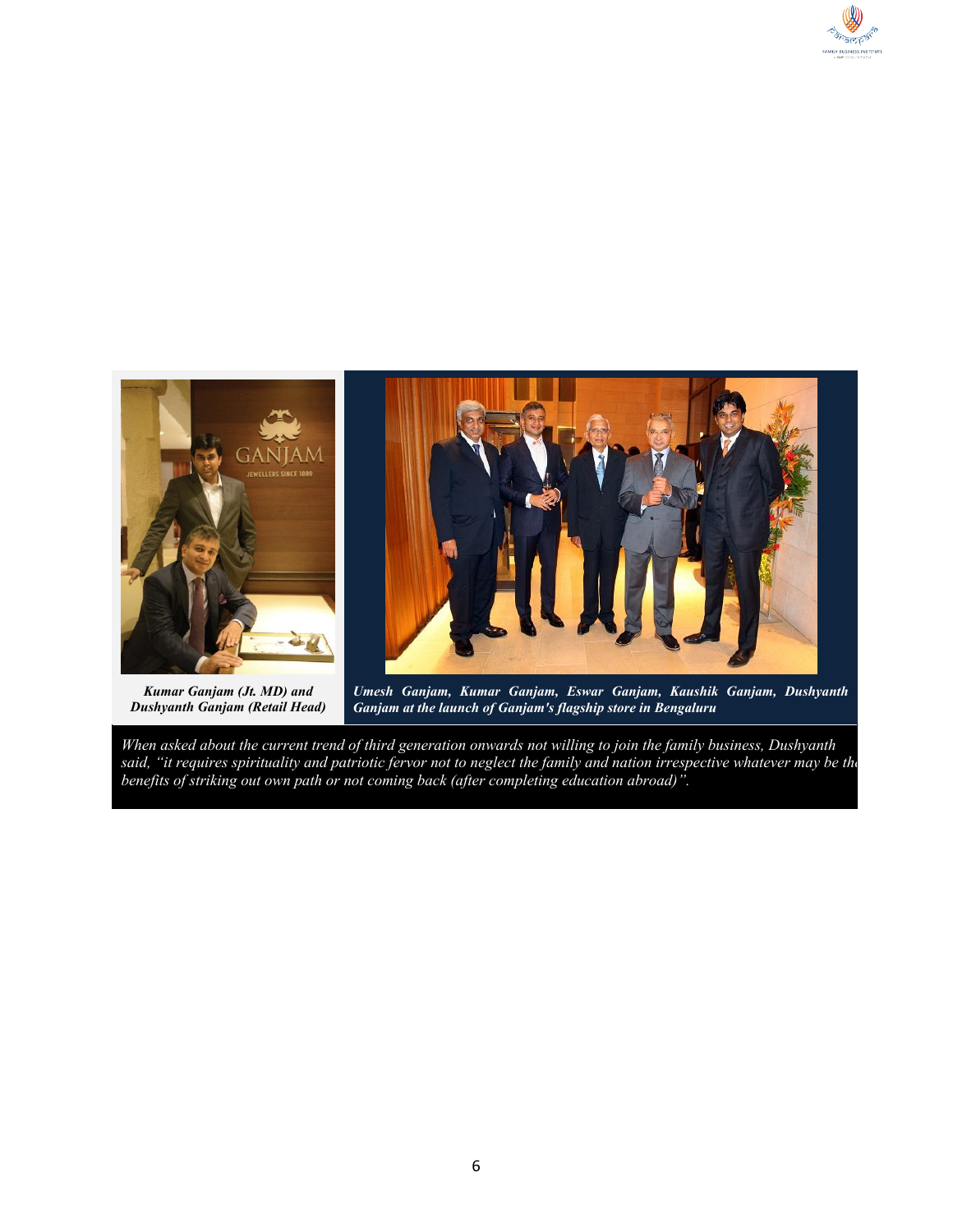

*The motto of the family was "Never amass wealth" - Entire decision-making was based on this and everyone in the family was in concurrence with this.*

#### *"Excellence in Quality" was another important value that was part of Ganjam's DNA.*

This was demonstrated by them in their diamond selection process. Flawless diamonds was a dictum for them. When mixed with other's diamonds, they can examine and find out Ganjam's diamonds just by examining the internal orientation. Their claim to fame comes from the fact that even the (non-diamond) jewelers used buy diamonds from them. Due to their goodwill, they were recommended by the King of Mysore to Nepal Maharaja in order to set up a South Indian workshop there.



*For Ganjam -Perfection was considered practically impossible but that was what they wanted to pursue"*

*Most jewelers in the country offer G, H or I colour diamonds. The grading of diamonds start from D, which is the best. It is colorless and brilliant. As the grading goes down, the diamonds become yellow and less sparkling. While D and E are very rare, F is also very difficult to procure. Ganjam transformed their entire diamond jewelry stock into the F variety, which perhaps no other jeweler in the country has done.*

While the art of examining and selecting flawless diamonds was closely held with the family and passed on within, after 10-14 years this skills was now being passed on to 10 craftsmen (professionals) in the company. In an attempt to keep the heritage alive, Ganjam always banked on the superior craftsmanship of their karigars (or craftsmen). On one occasion, when a karigar was told that he was making the jewelry for the Princess of Japan, he responded saying, "it doesn't matter for whom I make it but my devotion towards my art is the same".

Since 2014, Ganjam started an award system for design trainees. In order to orient and inculcate the value of excellence in quality, design trainees were encouraged to make as many mistakes as they could and the one who made higher mistakes would be awarded a prize (once in a year). This was an unconventional way of learning about the various possible mistakes and preventing them from recurring.

*Yet another value that was core to the family was their commitment to*

#### *"Sustain and grow the traditional heritage"*

It was not just Ganjam's heritage and magnificent jewellery that was old. Many of its clients were almost of the same vintage. According to Dushyanth Ganjam, "Just the other day, an old lady came into our store wearing large gold ornaments in her ears. 'I have not taken my karnaphool off since I was 14. They were a wedding gift from my motherin-law. But now, I want to get them redone so that I can pass them on to my granddaughter,' she said. The gold earrings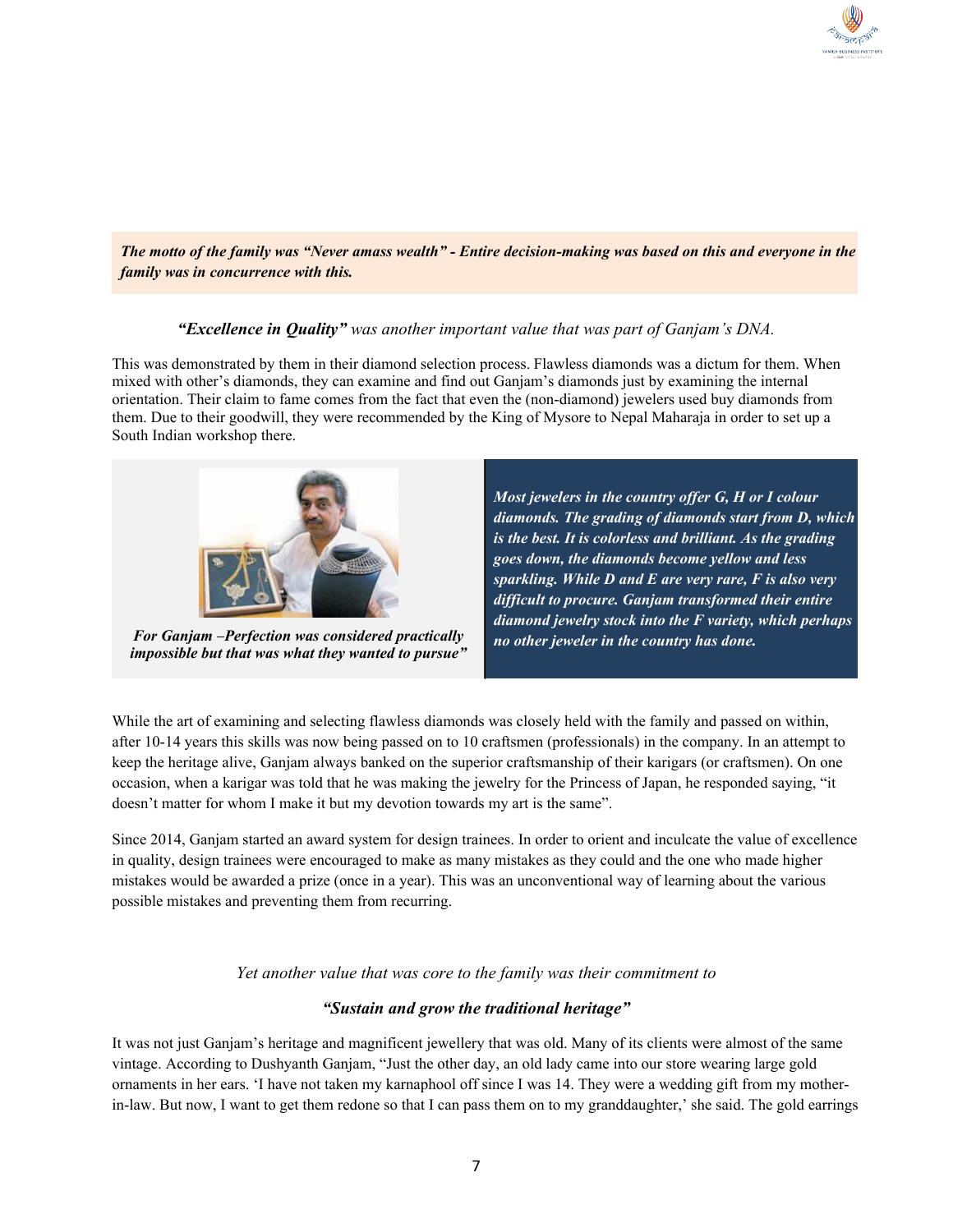

had been crafted by his granduncle Eswar Ganjam. "We share a strong, emotional relation with clients, old and new," added Kumar Ganjam. The chain gets about 20 per cent of its revenue from ornaments falling into the Legacy design category.

*They had a 22-carat workshop that was almost a century old. The aim was to preserve age-old skills and techniques, such as the lost wax technique, which were slowly becoming extinct.*



*The finesse and intricacy of handmade creations was what distinguished them from mass-produced machine-made goods. The hard work, time and precision involved in handcrafting were what made it truly luxurious. In the West, legislations existed for handcrafted goods. In India there were none, when in fact there should be, since there were so many craftsmen who could put our country on the world map of craftsmanship. There were about 68 to 70 million people estimated who lived on their craft skills in India. Based on these figures and the fact that handcraft today spells luxury, our country should be the No.1 luxury producers in the world. And yet, we clearly aren't".*

Dushyanth initiated a "Legacy Client Project" in 2012 with the objective to reconnect with their valuable customers of the 1940's, 1960's & 1980's era, as they lost contact with them for various unknown reasons. He formed a team for digitalization of top profile clients registers which contained handwritten details. One of the ideas was to convince the third generation members of these legacy client families not to sell off the old jewellery but to preserve them as heritage as it commanded antique value several times more than the modern day products. His target was to retain at least 60% of his customers from this legacy category.

"We are family business which we have nurtured and families are our customers for generations over last 100-120 years. We have identified ourselves as a legacy family business serving, what we call, legacy customers who have been our customers for generations", said Dushyanth Ganjam.

## **Redefining Heritage**

#### *"For us, earlier - the King was our Customer. Now our customer is the King", says Umesh Ganjam.*

During that era, buying a piece of jewel was considered sacred. High quality was a norm that the customer expected. The astrological significance of gemstones and the energy which the stones were believed to emit determined the value of the jewel. The households viewed jewellery more as an investment rather than as a style statement. However, in the recent times with competition and high inflation of gold and diamond costs, increasing numbers of customers were willing to purchase lower grade diamonds as long as it was affordable.

The critical question for Ganjam was whether they should….

**change their definition & parameters of quality? or educate the customers about quality and cater to those who valued quality?**

Historically, Ganjam had its own way of adapting to the changing times. They became the preferred De Beers retailer selected by Government of India to present the Indian case in 1970s. At that time, Krishnaiah Chetty (another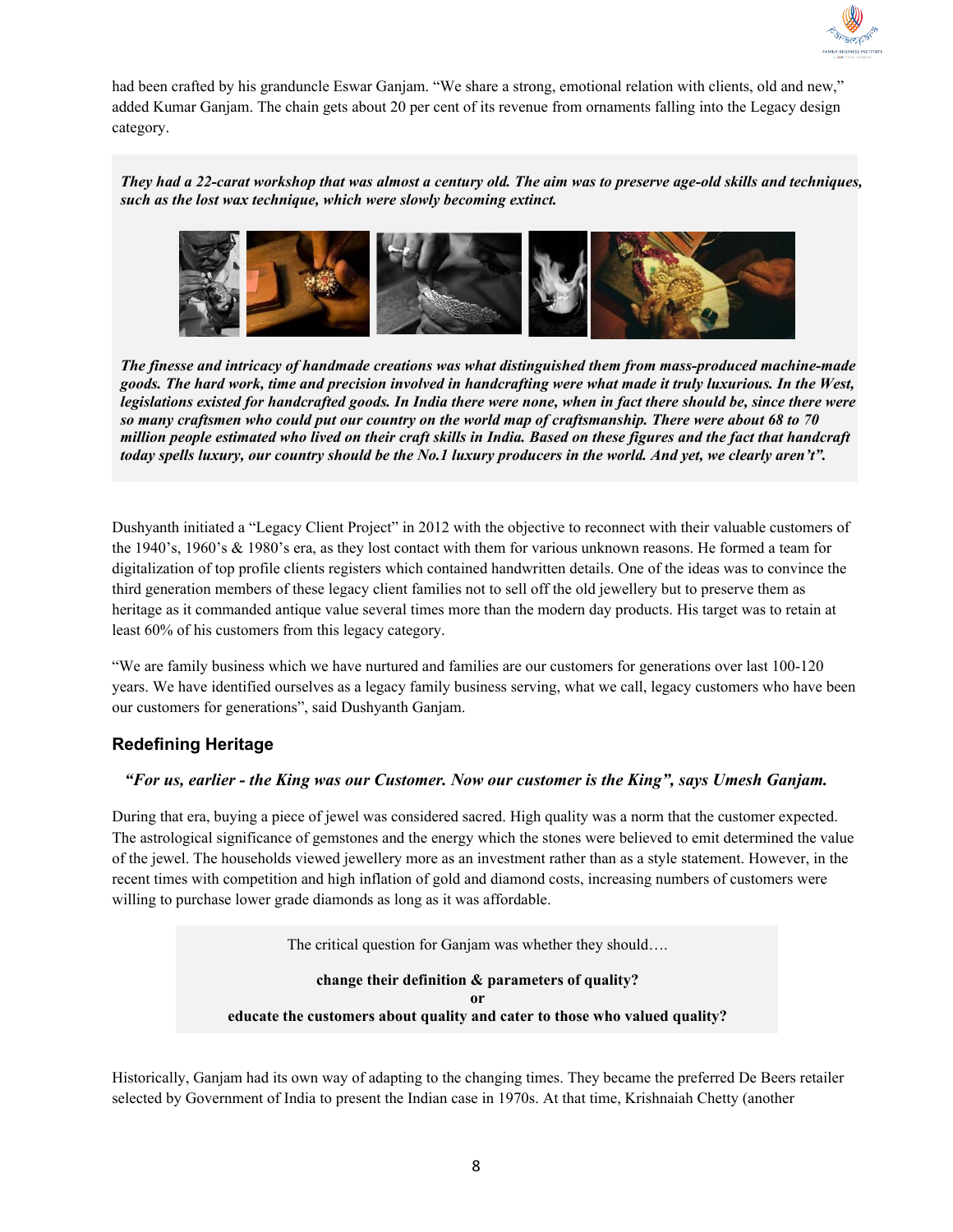

Bangalore-based Jeweler) also had a good presence in the market but they were never viewed as competitors. They had lot of mutual respect for each other. During those days, they shared a common ad agency for their marketing activities. Due to common agency, they got to know different things being done by the other jewelers and they got to know Ganjam's practices. So, if Krishnaiah Chetty were doing some new practice, Ganjam also followed it and vice versa.

Gradually, Ganjam started competing in International Design Contests. After winning continuously 3 times, they realized that they were doing something different which gave them the confidence to foray into the International market.

One of the biggest moves for Ganjam was the link up with Kazuo Ogawa. This collaboration came about as a result of their desire to attain international class by studying the creations of the biggest international jewelry houses. Most of Ganjam's diamond and stone settings were in platinum, and this coincided with a Platinum Guild of India (PGI) survey of India as a potential market. Ganjam was the only Indian company working with platinum but were looking for an experienced designer. PGI introduced them to the Japanese designer Kazuo Ogawa and brought him in to share his inputs. The introduction was fruitful – Kazuo Ogawa was quite impressed by some of Ganjam's designs and he took the jewelry back with him to market in Japan in 2000.

*As an appreciation for the invitation to participate in "Romance of India" in 2002 (an event to mark 50 years of diplomatic relations between the India and Japan) a memento styled on the mythical bird Gandaberunda was presented to HIH Princess Takamado of Japan.*

*In 2005, Ganjam was formally launched in Tokyo through an event called " Wings of Love" , in collaboration with Kazuo Ogawa and Indian fashion designer Satya Paul.*



Even though the backbone of Ganjam was its history and traditional craft, and will always remain so, Ganjam has moved ahead with times without compromising on its basic foundation.

The brand widened its horizons over the years to include other inspirations apart from South Indian temple jewellery. "Our contemporary collections take inspiration from elements of nature and the world around us. Jewellery is an art and must be constantly evolving while still staying true to its inspiration," said Kumar.

#### **Key Take Away**

*They positioned Indian Heritage in the International Jewelry Industry and created a niche market.*

He further added that their century old workshop in Bangalore housed the original workshop along with a state-of-theart design studio, stone setting department, quality control, etc. "It is important to preserve the DNA of the brand while also adopting new ideas," he expanded.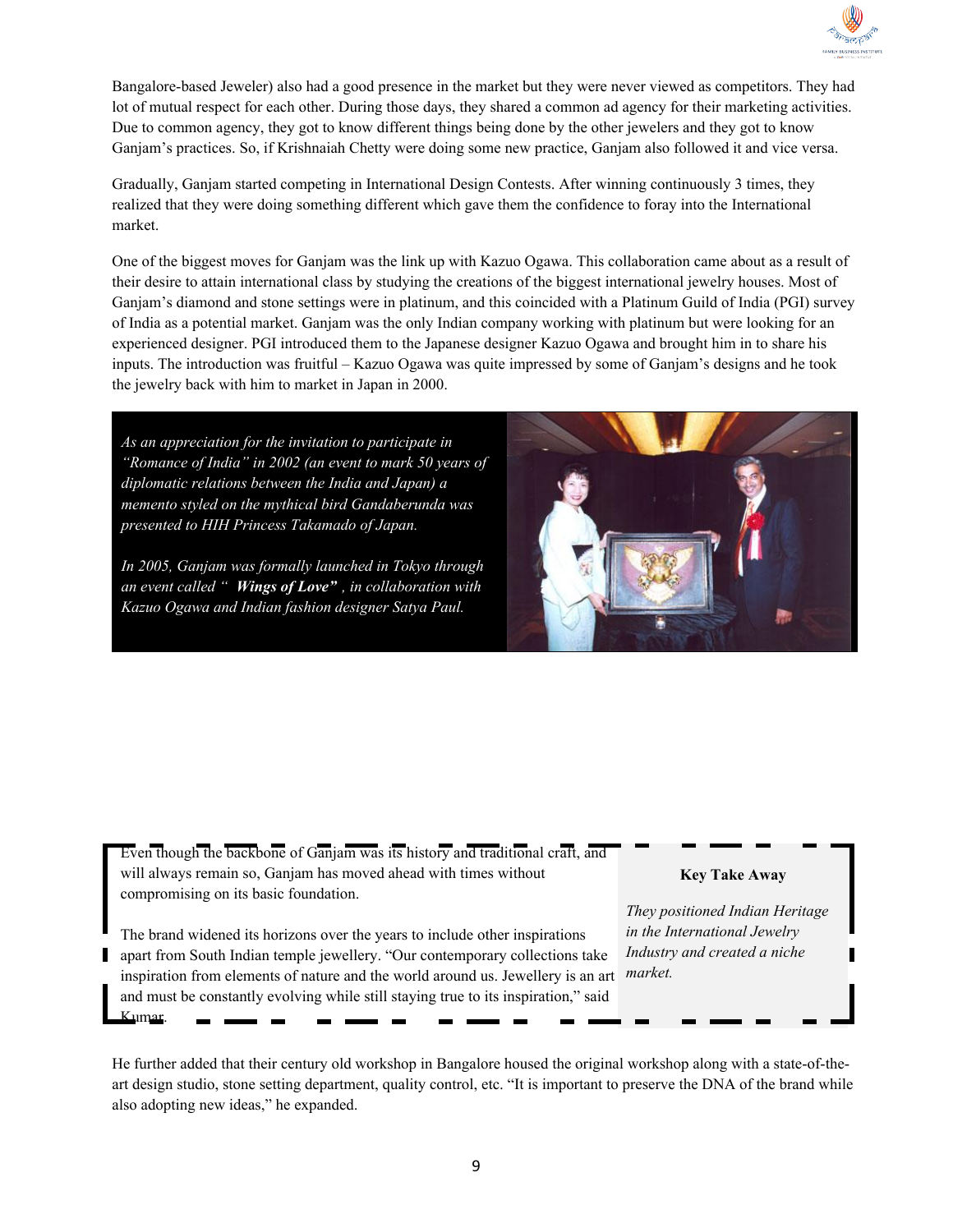

He further added, "The price of gold and gemstones has increased manifold over the past few years, and is continuing to increase at a breakneck speed. Ganjam, thus noticed, a shift in consumer preferences, which shows in their purchasing habits. The price of gold and gemstones, on an average, has seen an inflation of 8-20 per cent year on year in the last three decades or so. On the other hand, the new generation of gemstones has started seeing consumer passion as well. The purchase of jewellery is thus becoming more specific to suit specific aspirations".

While Ganjam had a presence in Tokyo, London, Lucca and Milan in Italy and Singapore, it restricted itself to only three boutiques (in Bangalore, Delhi and Mumbai) in India. "Having a limited number of stores means better control as we want our customers to be a part of our creation process," Dushyanth said. The brand's sharp customer focus was evident at the Delhi boutique when a live crafting counter was created for craftsmen to demonstrate how Ganjam jewellery pieces are created.

## **Developing the NxG: Patronage and Emotional Ownership**

| The business was simple during the period when it was managed by Umesh's father<br>Bhimaji. However, the next generation (i.e. 7th generation onwards) was getting                                                                                                                         | <b>Key Take Away</b>                                                                                                                                   |
|--------------------------------------------------------------------------------------------------------------------------------------------------------------------------------------------------------------------------------------------------------------------------------------------|--------------------------------------------------------------------------------------------------------------------------------------------------------|
| educated according to their aptitudes.                                                                                                                                                                                                                                                     | <i>Network</i><br>$^{+}$                                                                                                                               |
| It was recognized that giving sufficient information about the business to train the next<br>generation was essential. Despite this, sharing of the tacit/traditional knowledge<br>(largely not documented) with the NxG family members was still not happening in a<br>structured manner. | Patronage (to<br>Family/Community)<br>Net Worth                                                                                                        |
| The main advantage however was the talent pool within the family which was<br>developed in-line with the needs of the business ranging from gemology, Production,<br>Design, Management, Commercial Marketing and Retail management.                                                       | Highlights the fact that<br>patronage to the family is<br>an important element in<br>developing emotional<br>ownership in NxG towards<br>the business. |

## **Women as Integrators of Family Togetherness**

Conversations with the family reflected unanimously that the women in the family played a key role in keeping the family together and contributed in many ways towards the development and continuity of the family business.

Initially the whole family used to stay together in their heritage property known as Ganjam. Later, they moved to another building where Eswar stayed upstairs and Umesh's family resided on the ground floor. They believe that staying in close proximity helped the family bond and enjoy a sense of togetherness.

The women folk in the family were very supportive to each other and their husbands. Bindu, wife of Umesh Ganjam, shared a close relation with her aunt (Eswar's wife who was also sister of Bindu's mother-in-law) and they used to go together for shopping and temples. The women in the family always treated each other with respect and love.

Apart from supporting the harmony in family, Bindu also contributed to the business. Bindu's father-in-law, Bhimaji was very orthodox and believed that a woman's role was confined to caring for the family & taking care of the home. However, it was Eswar's initiative to involve the women in the business. She was invited to join the family business by Eswar after he took over as chairman of the group. When she joined the business, Bhimaji & Eswar's sisters were also working in the shop outlet.

Bindu was a graduate in science. She was in-charge of the warehouse where all the finished products were sent for labeling, coding, pricing, storing and dispatched to the sales outlets. She was assisted by 3 women employees who were trustworthy and competent. She also looked after some HR issues in general and especially of lady employees who were employed in large numbers in the company. She was working purely out of her own interest in the work and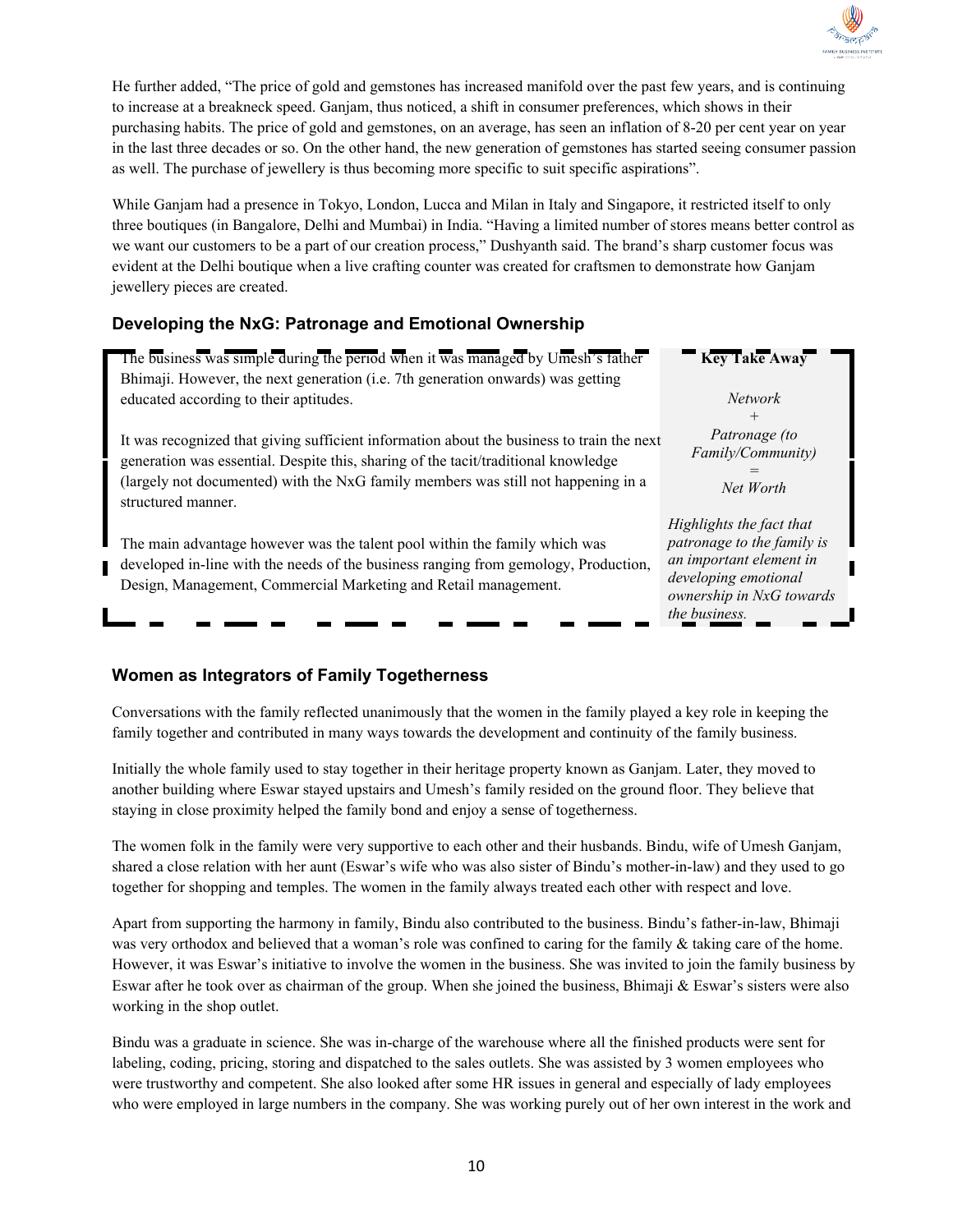

did not receive any remuneration towards it. She also looked after the house including attending to her old mother-inlaw.

*Bindu said "differences will be there because two individuals are different, but these did not deter us from living happily together. We had no jealousies and ensured to support our husbands to work together in an accommodative way without our interference".*

## **Transforming the Family Business to Business Family**

Ganjam celebrated the completion of 125 years and launched a new flagship store on October 14th 2015.

The family was working towards a strategy for Business growth as well as diversification into Electronics, Hospitality (Heritage Hotels) and Luxury Watches in addition to Gems and Jewelry.

In the Hospitality segment, the family's vision was to construct and operate hotels for pilgrims who visit temples of their family deities where the accommodation facilities were not very well developed.

**Key Take Away**

*Cogent Diversification Portfolio*

> *Identity as a "Luxury Brand"*

*Jewelry, Watches & Hospitality*

In 2016, the company had global plans for the future. When asked about Kaushik's role in the global plan, Kumar mentioned that his cousin would continue with the current business in the US and a different vertical was being created for their global chain. "We believe that this will help in quick decision making. All family members should not be involved in all verticals - this is our policy", Kumar Ganjam.

## *Vision & Aspirations for the Family Business*

*"We'd like to benchmark against the best in the world, irrespective of whether we'll become the No. 1 jeweler or not" - Umesh Ganjam*

*"Ganjam is phenomenal- we want to go global as a luxury brand by setting up chain stores across the world. We - Umesh, Dushyanth and I think alike. We are working on that. it is our shared Vision" – Kumar Ganjam*

*"My vision is to contribute to a growth of 10 times to the business. Ganjam should be in the top 20 Jewelers in the world in next 10 years with an international presence". – Dushyanth Ganjam*

## **Questions for Facilitation**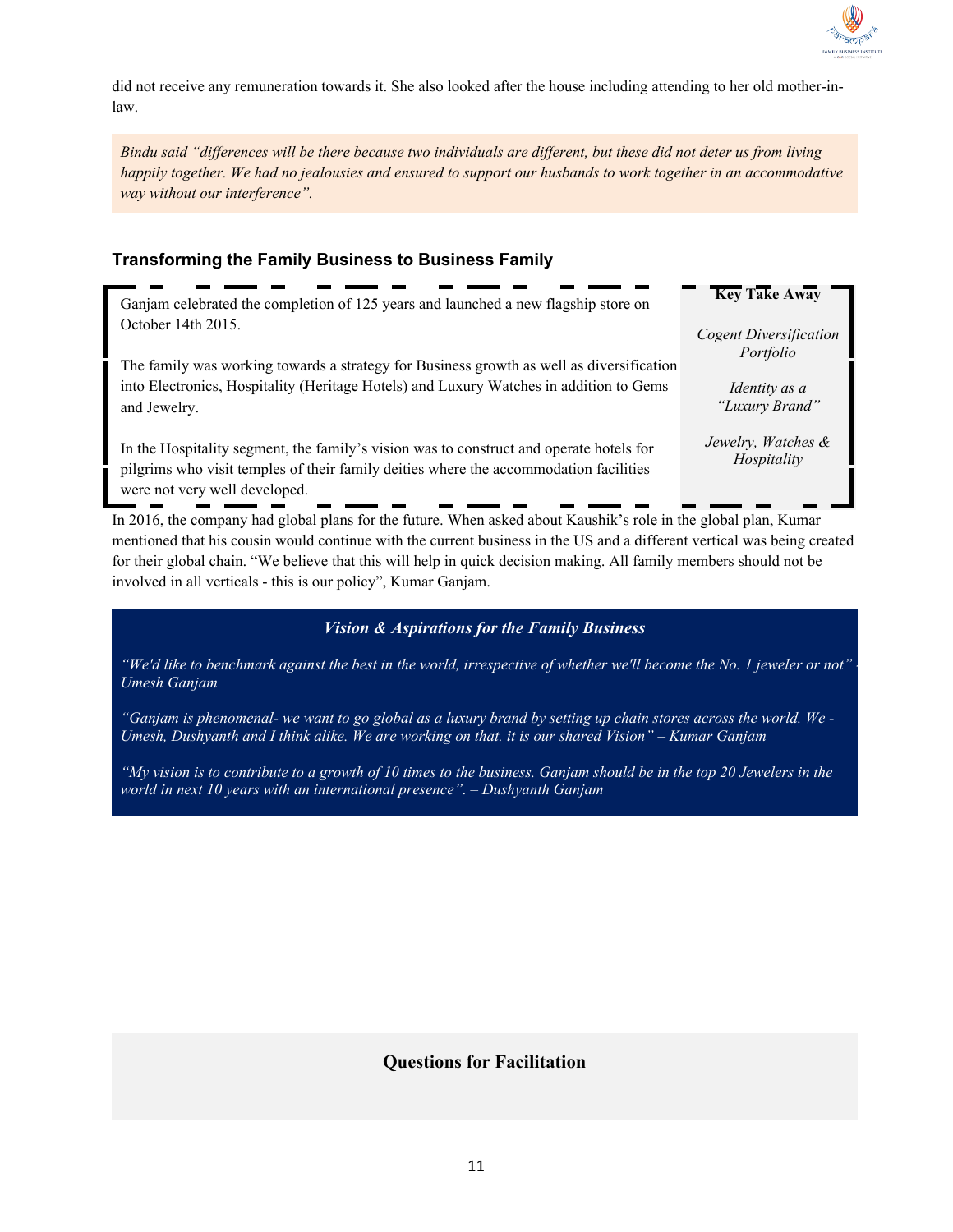

- *1. What is the core & unique competitive strength of the Ganjam Brand? Reasons for perpetuity across 125 years.*
- *2. What transformation has the family business undergone from the founder to current generation? What were the significant contributions of each generation in the journey of this age old family business?*
- *3. How does the family transfer the rich heritage, values and traditional age-old knowledge/practices to the future generation? How are they effectively managing succession of skilled craftsmen across generations? How are they retaining customers who value their traditional heritage designs?*
- *4. What is the family's collective vision for future? On what aspects of governance and professionalization of the business does the family need to focus upon?*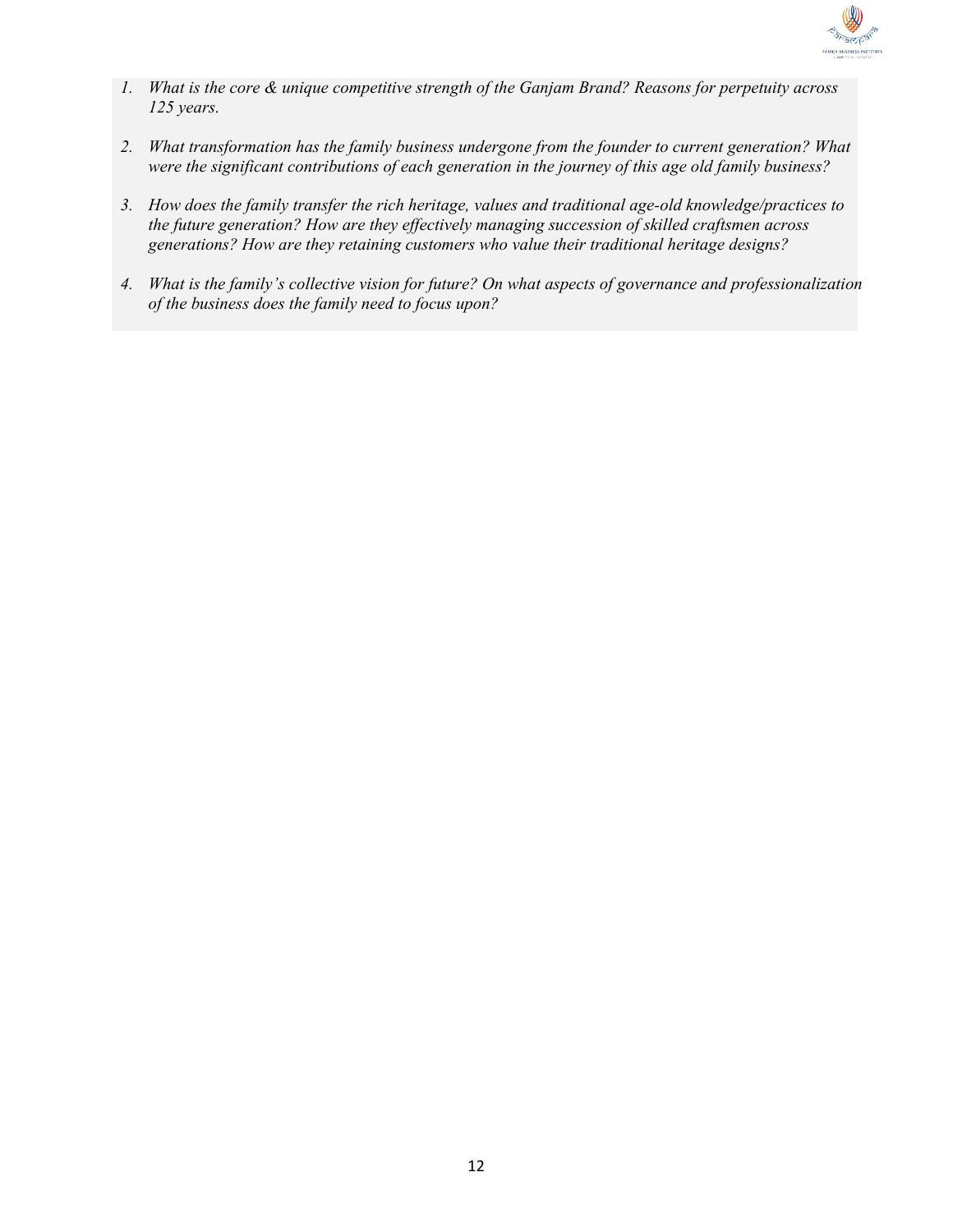

**Exhibit 1:** Appointment Letter of Ganjam Nagappa & Sons

His Highness the Maharaja of Mysore is pleased to appoint Messex Ganjam Nagappa and Ton as fewellers to His Highness. By His Highness Command. Res Partiment -Friends Secretary to H. H. the Maharaja of Mysore. The Palace, x 4. Gotober 1912.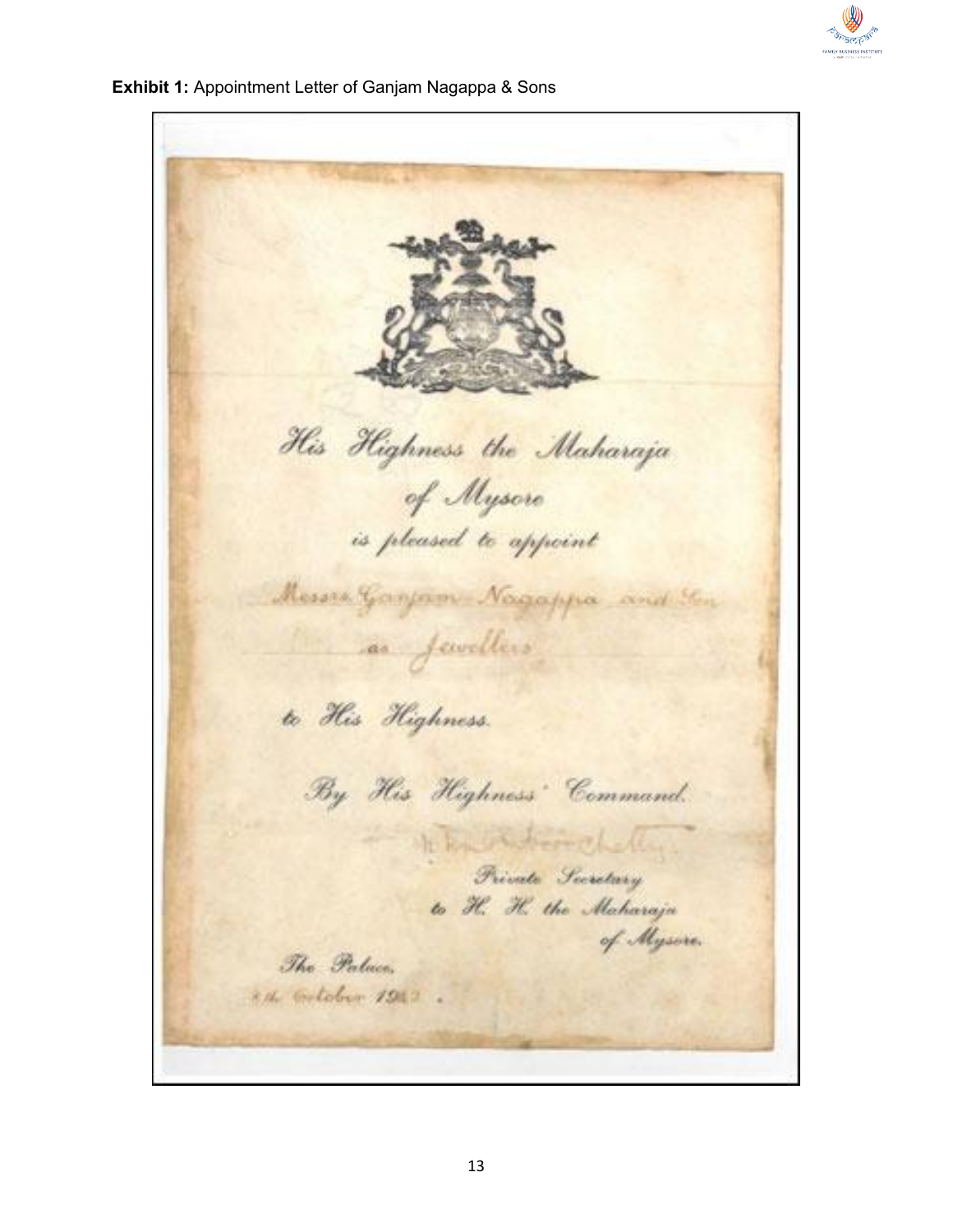

# **Exhibit 2: Ganjam Family Genogram**



# **Exhibit 3: Key Milestones**

| 1885 | House of Ganjam moves to Bangalore from Srirangapatnam                                                      |
|------|-------------------------------------------------------------------------------------------------------------|
| 1938 | Ganjam Subbaramiah's visit to Antwerp                                                                       |
| 1948 | The Maharaja of Mysore appoints Ganjam Jewellers to His Majesty by Special Decree                           |
| 1972 | Inauguration of Gadhinagar Showroom by Srikantadatta Narasimha Raja Wodeyar - Crown Prince of               |
|      | Mysore                                                                                                      |
| 1976 | House of Ganjam appointed as valuers to Hyderabad Nizam's jewellery.                                        |
| 1997 | Inauguration of Infantry Road Showroom                                                                      |
| 1998 | National Finalist of De beers Diamond Design contest                                                        |
| 1999 | National Finalist- Swarnanjali Bridal Ensemble conducted by World Gold Council                              |
| 2000 | National winner of "Swaranjali 2000".                                                                       |
| 2000 | National Finalist of De Beers Diamond Design Contest                                                        |
| 2000 | Runner up of "International Gold Virtuosi 2000".                                                            |
| 2002 | Ganjam was the only Indian jeweller to be invited to participate in Japan's celebration of 50 years of Indo |
|      | Japanese collaboration.                                                                                     |
| 2002 | Runner up of Tahiti pearls Trophy contest conducted by Pearls de Tahiti.                                    |
| 2002 | Winner "International Gold Virtuosi-2" conducted by World Gold Council                                      |
| 2002 | Celebrated Japanese jewellery designer Kazuo Ogawa presented exclusive Ganjam Jewelry at "Romance of        |
|      | India an event organized to commemorate 50 years of Indo-Japanese diplomatic relations.                     |
| 2003 | Ganjam's Heritage Line collection was displayed on the ramp by three Indian models as part of the           |
|      | showstopper at Tarun Tahiliani's fashion sequence held during Namaste India, Milan Fashion Week.            |
| 2004 | Ganjam's jewellery adorned models at an exclusive showing at Madame Tussauds, London. At Vicenza and        |
|      | New York, Ganjam's winning piece at the Gold Virtuosi 2, known otherwise as the Oscars of gold jewellery    |
|      | design, was showcased to rave reviews.                                                                      |